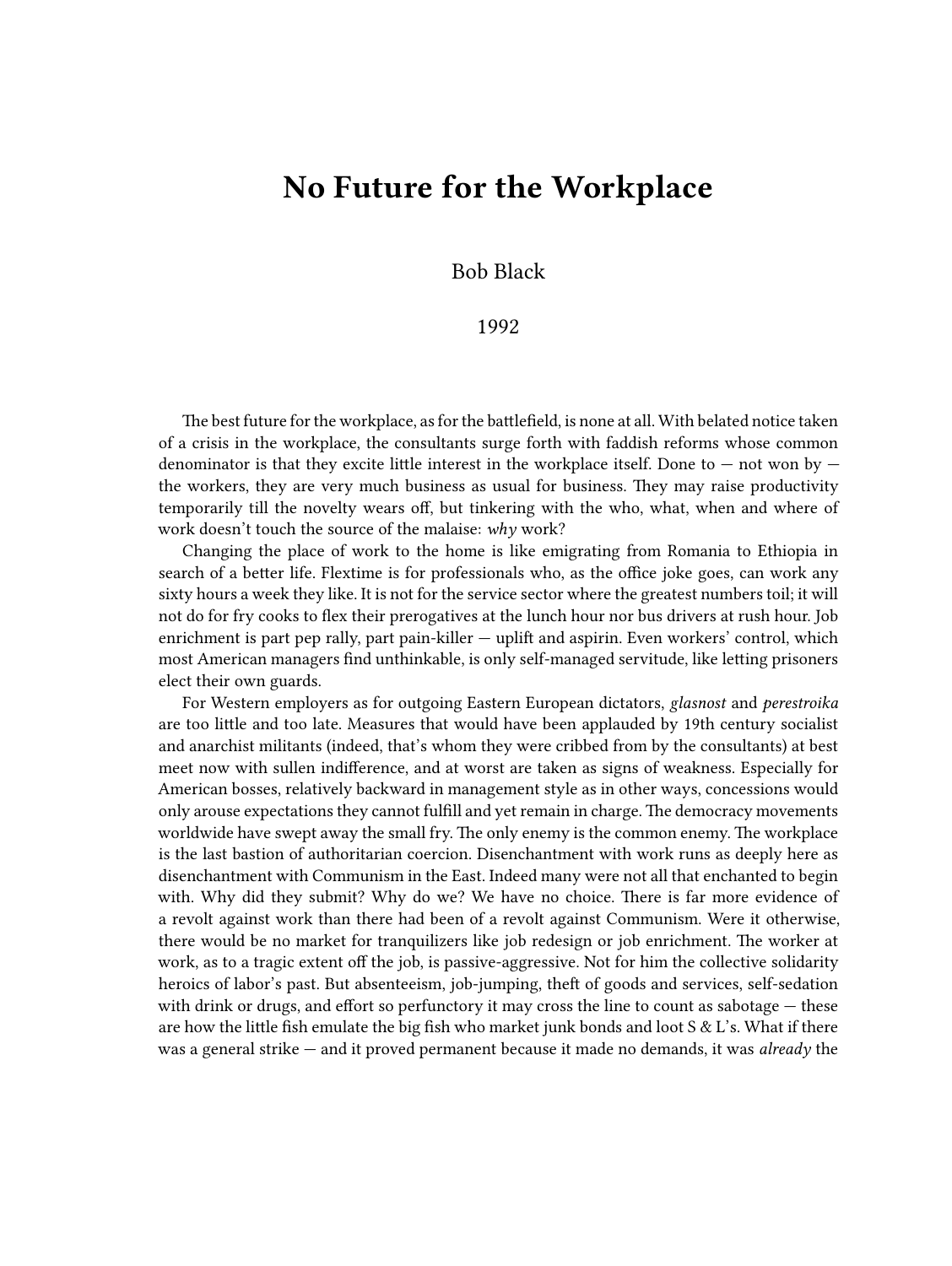satisfaction of all demands? There was a time the unions could have thwarted anything like that, but they don't count any more.

The future belongs to the zerowork movement, should one well up, unless its object is impossible because work is inevitable. Do not even the consultants and the techno-futurologists at their most fantastic take work for granted? Indeed they do, which is reason enough to be sceptical. They never yet foresaw a future that came to pass. They prophesied moving sidewalks and single family air-cars, not computers and recombinant DNA. Their American Century was Japanese before it was half over. Futurologists are always wrong because they are only extrapolators, the limit of their vision is more of the same — although history (the record of previous futures) is replete with discontinuities, with surprises like Eastern Europe. Attend to the utopians instead. Since they believe life could be different, what they say just might be true. "Work," referring to what workers do, should not be confused with exertion; play can be more strenuous than work. Work is compulsory production, something done for some other reason than the satisfaction of doing it. That other reason might be violence (slavery), dearth (employment) or an internalized compulsion (the Calvinist's "calling," the Buddhist's "right livelihood," the Syndicalist's "duty to serve the People"). Unlike the play impulse, none of these motives maximizes our productive potential; work is not very productive although output is its only justification. Enter the consultants with their toys.

Although it does not have to be, play can be productive, so forced labor may not be necessary. When we work we produce without pleasure so as to consume without creating  $-$  containers drained and filled, drained and filled, like the locks of a canal. Job enrichment? The phrase implies a prior condition of job impoverishment which debunks the myth of work as a source of wealth. Work devalues life by appropriating something so priceless it cannot be bought back no matter how high the GNP is.

*Life* enrichment, on the other hand, consists of the suppression of many jobs and the recreation, in every sense, of the others as activities intrinsically enjoyable — if not to every one for any length of time, then for some people, at some times, in some circumstances. Work standardizes people as it does products, but since people by nature strive to produce themselves, work wastes effort lost to conflict and stress. Play is pluralistic, bringing *into play* the full panoply of talents and passions submerged by work and anaesthetized by leisure. The work-world frowns on jobjumping, the play-oriented or *ludic* life encourages hobby-hopping. As their work-conditioning wears off, more and more people will feel more and more aptitudes and appetites unfolding like the colorful wings of a brand-new butterfly, and the ludic mode of production will be the more firmly consolidated.

You say you love your job? Fine. Keep doing it. Your sort will help to tide us over during the transition. We feel sorry for you, but we respect your choice as much as we suspect it's rooted in refusal to admit your present prodigious efforts made life (especially yours) no better, they only made life seem to go by faster. You were coping in your own way: you were trying to get it over with.

With the abolition of work the economy is, in effect, abolished. Complementing play as a mode of production is *the gift* as a system of distribution. Replacing today's Teamsters hauling freight will be Welcome Wagons visiting friends and bearing gifts. Why go to the trouble to buy and sell? Too much paperwork. Too much *work*.

Although the consultants are inept as reformists they might make magnificent revolutionaries. They rethink work, whereas workers want to think about anything but. But they must rethink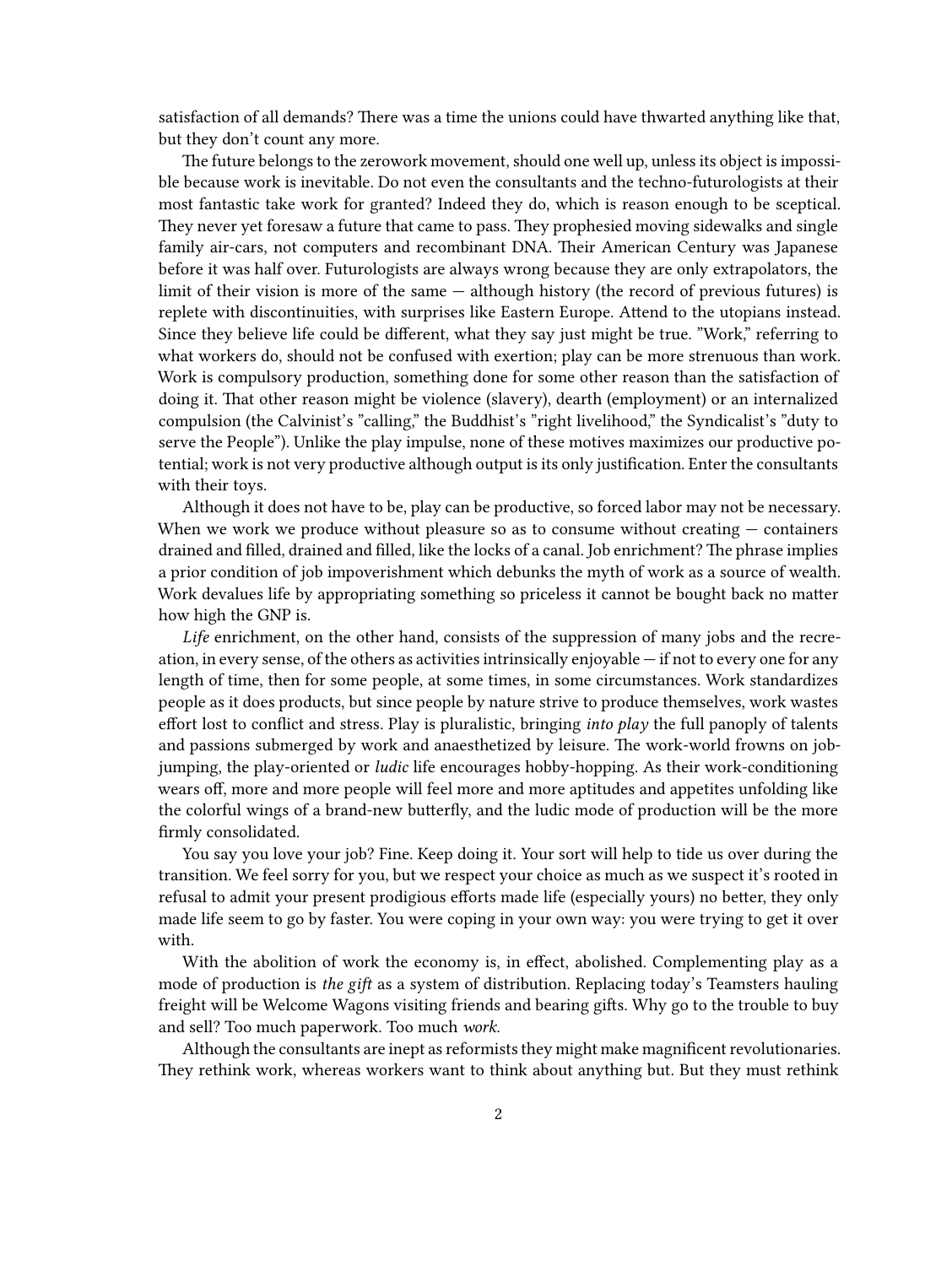their own jobs first. For them to transfer their loyalties to the workers might not be too difficult — it's expedient to join the winning side — but they will find it harder to acknowledge that in the end the experts on work are the workers who do it. Especially the workers who refuse to.